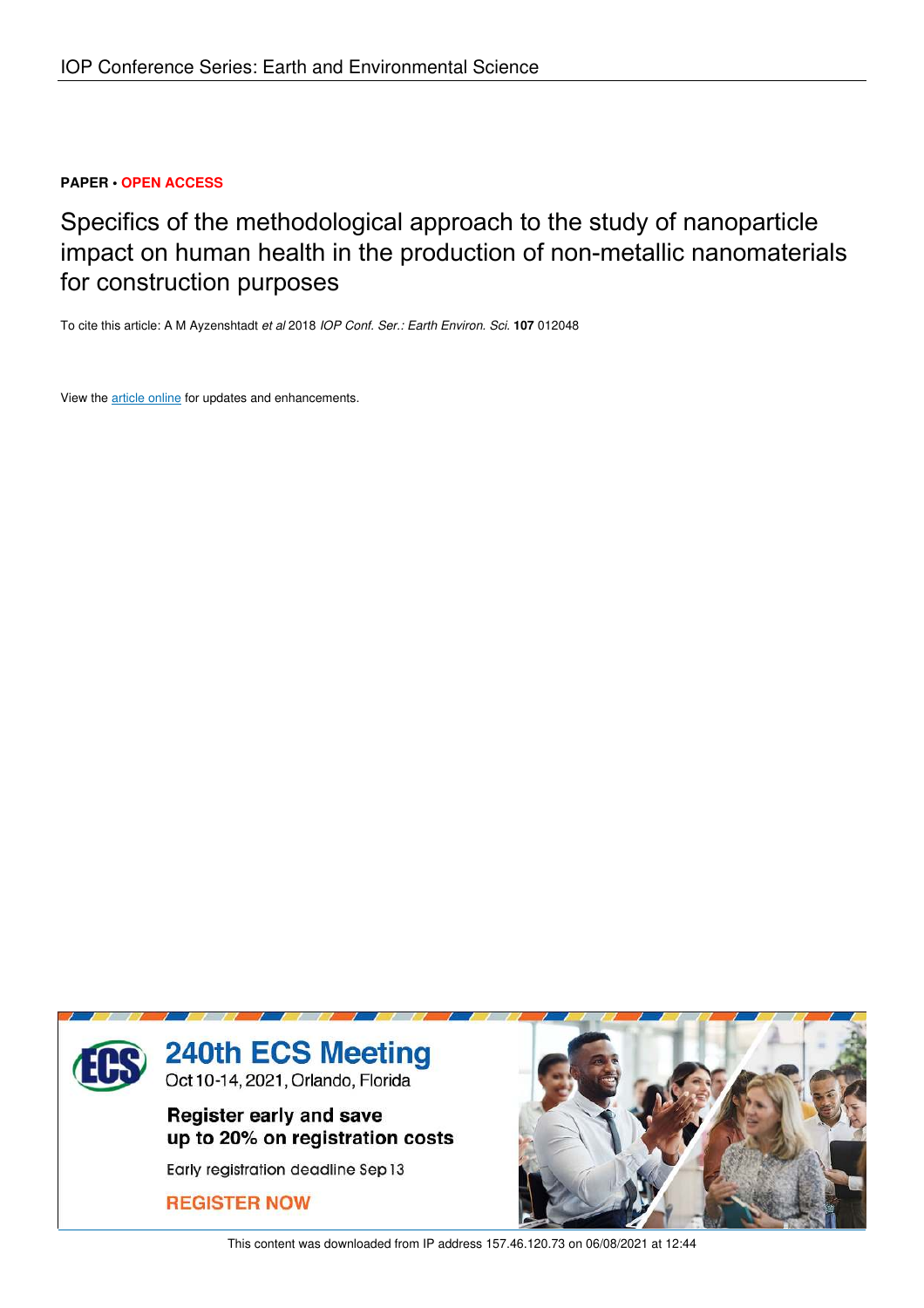# **Specifics of the methodological approach to the study of nanoparticle impact on human health in the production of non-metallic nanomaterials for construction purposes**

## **A M Ayzenshtadt<sup>1</sup> , M A Frolova<sup>1</sup> , T A Makhova<sup>1</sup> , V E Danilov<sup>1</sup> , Piyush K Gupta<sup>2</sup> and Rama S Verma<sup>2</sup>**

<sup>1</sup>Higher Engineering school, Northern Arctic Federal University named after M V Lomonosov, Severnaya Dvina Emb 17, Arkhangelsk, 163002, Russia <sup>2</sup>Stem cell and molecular biology lab, Bhupat and Jyoti Mehta school of Biosciences, Department of Biotechnology, IIT-Madras, Chennai, India e-mail: aizenmaria@gmail.com

**Abstract.** Minerals samples of mixed-genesis rocks in a finely dispersed state were obtained and studied, namely sand deposit (Kholmogory district) and basalt (Myandukha deposit, Plesetsk district) in Arkhangelsk region. The paper provides the chemical composition data used to calculate the specific mass atomization energy of rocks. The energy parameters of the micro and nano systems of the rock samples – free surface energy and surface activity – were calculated. For toxicological evaluation of the materials obtained, next-generation sequencing (NGS) was used to perform metagenomic analysis which allowed determining the species diversity of microorganisms in the samples under study. It was shown that the sequencing method and metagenomic analysis are applicable and provide good reproducibility for the analysis of the toxicological properties of selected rock samples. The correlation of the surface activity of finely dispersed rock systems and the species diversity of cultivated microorganisms on the raw material was observed.

#### **1. Introduction**

The ability of inert materials virtually harmless to the human body to become dangerous in a finelydisperse state is a known fact not associated with the appearance of nanotechnologies. This is primarily due to the inability of the lungs to process or remove nanoparticles, thus causing a reflex narrowing the bronchioles and alveoli, which lowers the blood oxygen level [1, 2]. Therefore, the issues of predicting the nanoparticle impact on human health and the environment are relevant for nanomaterial creation and application processes.

Currently, there are three main causes of the harmful effect of nanoparticles on human health [3]. The first one is that, the main substance of nanoparticles can be toxic. The second one is that, some nanoparticles not exhibiting toxic properties associated with their chemical compositions can act as catalysts for toxic substances. The third one is a specific action on the body associated with dimensional effects. At the same time, it should be noted that, due to the developed surface the systems consisting of finely dispersed materials can be the centers on which various microorganisms are sorbed.

The building material industry is based on the use of mixed-genesis rocks as main raw material resources. This material is also basic for the production of construction nanocomposites (nano additives to concrete, dry mortars, reinforcing nanofibers, etc.). At the same time, however, there is

1 Content from this work may be used under the terms of the Creative Commons Attribution 3.0 licence. Any further distribution of this work must maintain attribution to the author(s) and the title of the work, journal citation and DOI. Published under licence by IOP Publishing Ltd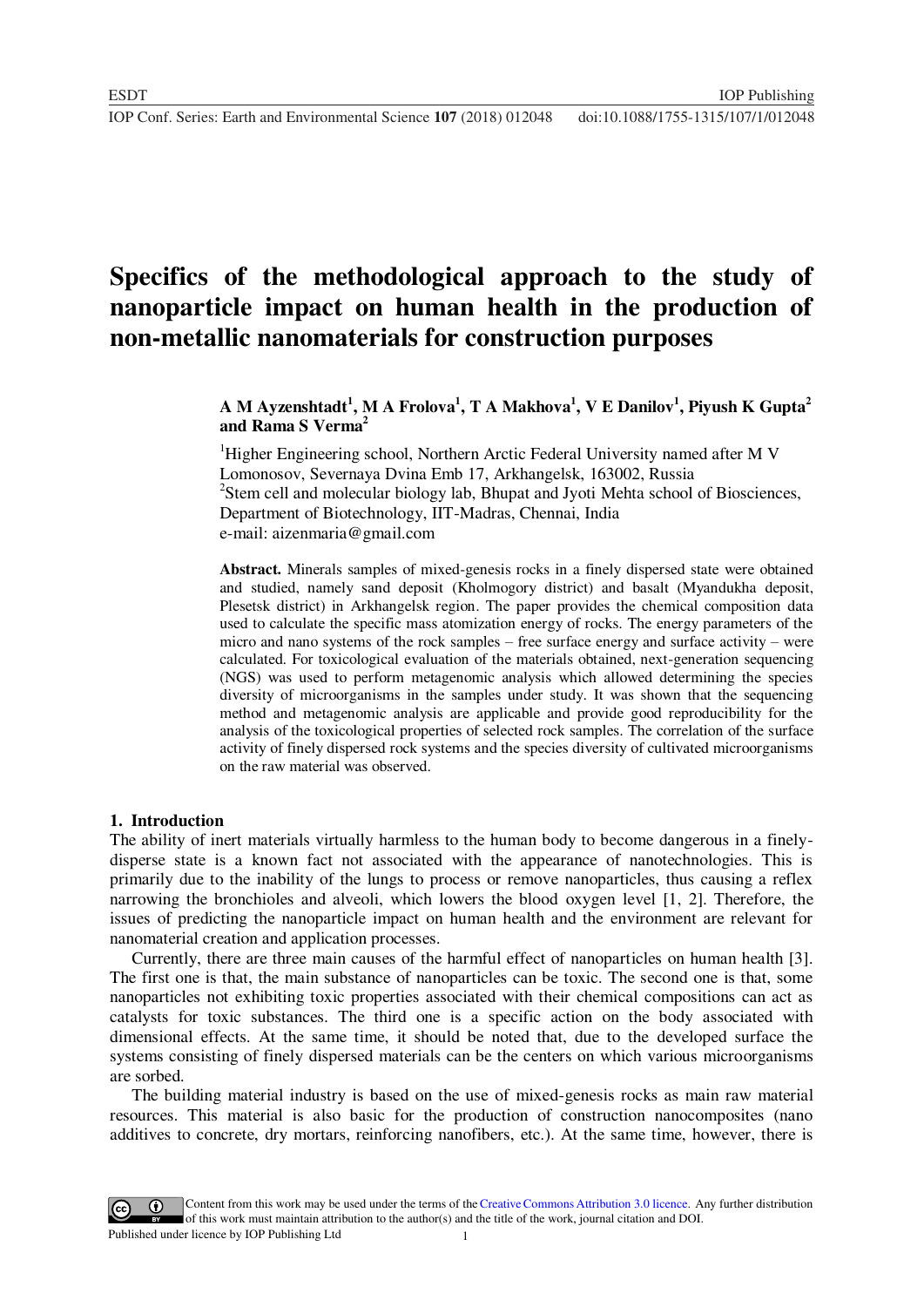currently no information on the toxicity index of rock nanoparticles and the properties of these particles as the carriers of various biologically active forms.

Free (unbound) nanoparticles used for the production of nanomaterials are quite widespread – some of them are of natural origin (sand suspension in desert regions of the world, products of volcano emissions, smoke particles from forest fires, sea salt nanocrystals, viruses); some of them are of anthropogenic origin (soot, exhaust gases, volatile particles of paints contain nanoparticles of anthropogenic origin), and some of them are of industrial origin (particles of titanium oxides, silicon, metals used in pharmacology, cosmetic industry, production of building composites) [4]. It is believed that there are three main ways of nanomaterials entering the human body, namely inhalation, dermal contact and ingestion. Perhaps there are other ways, such as through the olfactory nerve directly into the brain. The main ways of nanoparticles entering the environment are described in detail in the paper [5].

At the same time, there are general properties of finely dispersed systems associated with dimensional effects and determined by the activity of the particle surface. Our studies [6, 7] introduce a novel criterion – surface activity  $(k<sub>S</sub>)$  – to characterize the activity of nanoparticles in transformations. It shows the proportion of free surface energy relative to the total energy reserve stored in the rock in the process of genesis obtained as a result of mechanical raw material activation. This criterion is calculated based on the chemical composition of the material (reflected in its specific mass energy of atomization  $(E_m)$  [8]), specific surface of the system  $(S_m)$  and the free surface energy of the unit surface area numerically equal to surface tension  $(\sigma_k)$ . Moreover, one of the methods that allow determining this parameter is the OWRK method [9]. The paper [10] demonstrates the applicability of the material surface activity for improving the composite nanostructured binder composition to obtain highly efficient fine concrete. However, the species diversity of microorganisms on the surface of such systems is still an open issue. The solution of this problem, in our opinion, is constrained primarily by the lack of reliable methods to determine biologically active materials directly on the surface of finely dispersed (micro and nano) particles. Therefore, the aim of this paper was to assess the possibility of obtaining this information for mixed-genesis rocks using nextgeneration sequencing (NGS) based on metagenomic analysis [11, 12].

#### **2. Material and methods**

Mortar sands and basalts classified as building stones are of great practical and scientific interest as the objects of research taking into account their significant reserves in the Arkhangelsk region and genetic classification of rocks. Therefore, polymineral sands from the Kholmogory district and basalt from the Myandukha deposit (all deposits are in the Arkhangelsk region) were used as raw material.

Previously, prior to experiments, rock raw materials were washed from clay inclusions and brought to constant weight at a temperature of 40±2°C. Experimental finely dispersed samples were obtained by mechanically grinding the raw materials on the Retsch PM100 planetary ball mill. Optimal grinding conditions were selected for each raw material type to ensure the maximum degree of dispersion and good reproducibility of results.

The dimensional characteristics of the obtained finely dispersed rock samples were identified using photon-correlation spectroscopy at the Delsa Nano Zeta Potential and Particle Size Analyzer.

Chemical analysis of the obtained finely dispersed fractions was carried out by X-ray fluorescence spectroscopy using the Shimadzu EDX-800 HS spectrometer.

The specific mass energy of atomization  $(E<sub>m</sub>)$  of the analyzed samples was calculated on the basis of the standard heats of chemical compound formation to determine the mineral composition of the raw material taking into account the true density of the material (*ρ*). The true densities of test samples were determined experimentally by the pycnometric method.

The OWRK method was used to calculate the surface tension of finely dispersed systems  $(\sigma_k)$ based on the experimental determination of a contact angle of wetting the test sample surfaces with reference fluids – decane, ethylene glycol, glycerin and distilled water.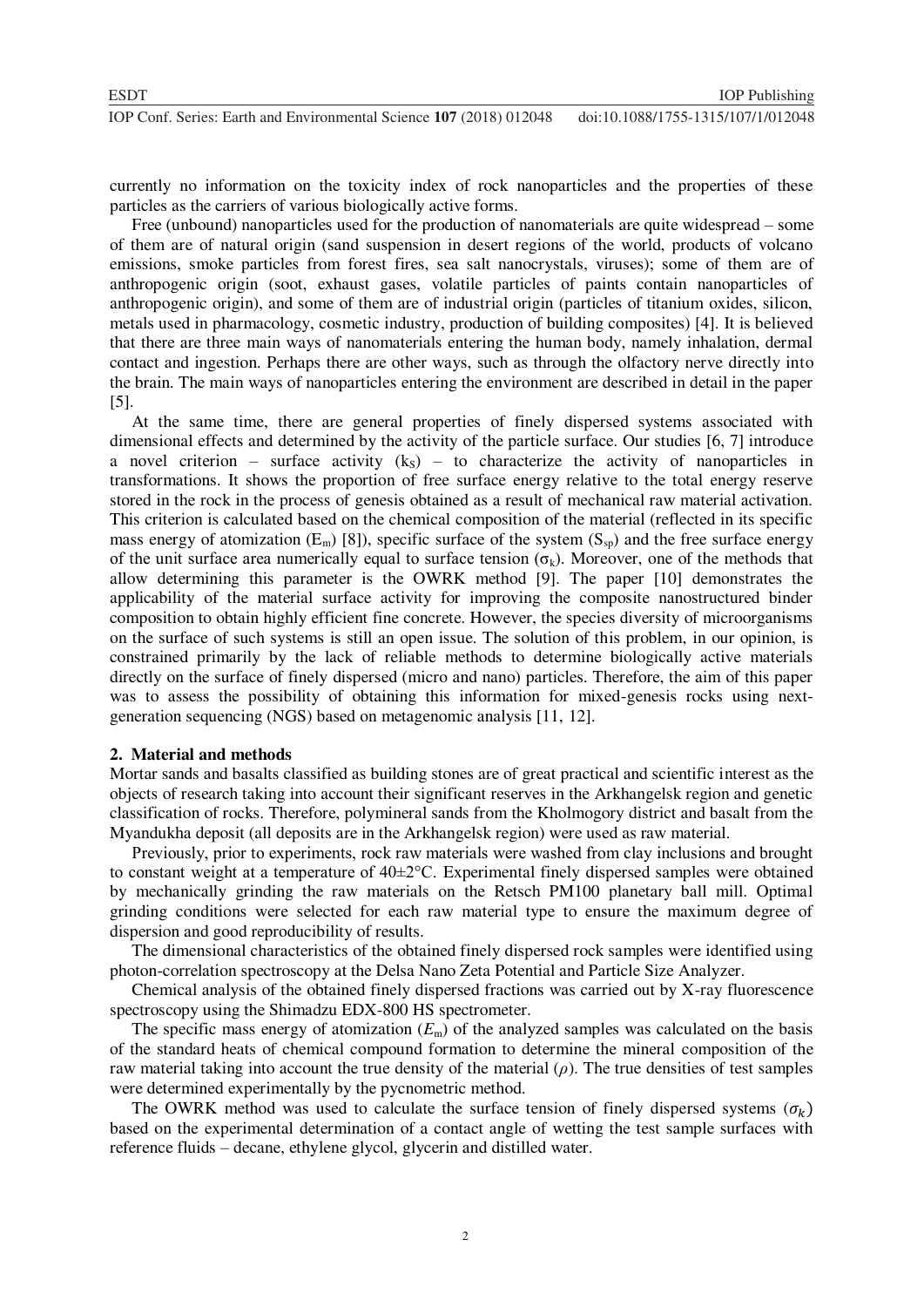**10P Conf. Series: Earth and Environmental Science 107** (2018) 012048 doi:10.1088/1755-1315/107/1/012048

Specific surface area  $(S_{\rm SD})$  was measured on the PSH-10a device by the Kozeny-Karman gas permeability method.

The surface activity of finely dispersed systems of the rocks under study was calculated using the formula (1):

$$
k_s = \frac{\sigma_k S_{sp}}{E_m} \tag{1}
$$

Next-generation sequencing (NGS) was used to evaluate the microbial surface contamination of the obtained material samples. Metagenomic analysis was performed for this purpose which allowed determining the species diversity of microorganisms on the test object surfaces without isolation and cultivation of microorganisms.

NGS is a complex high-performance diagnostic and prognostic molecular genetic method that can be used to determine the bacteriological (toxicological) component of various natural samples of organic origin. High-performance sequencing technology was implemented on the commercial platform NextSeq 500 (Illumina), and included the following stages: preparation of libraries, sequencing and analysis of the data obtained. To analyze the genetic variants the software provided by Illumina was used.

#### **3. Results and discussion**

Mechanical dispersion of rock raw materials produced the following fractions with a satisfactory degree of polydispersity: mass median particle size was 96±4 nm for polymineral sand, and 135±15 nm for basalt.

Table 1 shows the chemical composition (in terms of oxides) of the main components of the analyzed systems. Table 2 presents the calculated energy characteristics of finely dispersed systems of the rocks under study.

The obtained data show that the material under study has a developed active surface that can be a favorable factor for the adsorption of various forms of bacteria and microorganisms.

| Oxide content, wt. $%$ |       |           |                   |                                |      |        |                  |  |  |
|------------------------|-------|-----------|-------------------|--------------------------------|------|--------|------------------|--|--|
| SiO <sub>2</sub>       | MgO   | $Al_2O_3$ | Na <sub>2</sub> O | Fe <sub>2</sub> O <sub>3</sub> | CaO  | $K_2O$ | Loss on ignition |  |  |
| Sand                   |       |           |                   |                                |      |        |                  |  |  |
| 77.48                  |       | 12.13     | 2.76              | 1.61                           | 1.45 | 2.09   | 0.68             |  |  |
| <b>Basalt</b>          |       |           |                   |                                |      |        |                  |  |  |
| 47.75                  | 14.60 | 13.80     | 0.89              | 13.09                          | 8.29 | 0.32   |                  |  |  |

**Table 1.** Chemical composition (in terms of oxides) of the mineral raw materials.

| Table 2. Energy characteristics of finely dispersed systems of the rocks. |
|---------------------------------------------------------------------------|
|---------------------------------------------------------------------------|

| Samples       | $E_m 10^{-3}$<br>$kg^{-1}$<br>kJ | $S_{sp}$ , m <sup>2</sup> kg <sup>-1</sup> | $\sigma_{k}$ 10 <sup>3</sup><br>$\int$ m <sup>-2</sup> | $k_s 10^5$ |
|---------------|----------------------------------|--------------------------------------------|--------------------------------------------------------|------------|
| Sand          | 67.16                            | 2138.00                                    | 12.00                                                  | 3.8        |
| <b>Basalt</b> | 26.56                            | 1243.10                                    | 2.00                                                   | D.O        |

For the toxicological characteristics of the sand from the Kholmogory district and basalt, their metagenomic analysis (microbial diversity analysis) was carried out in the research laboratory of stem cells and molecular biology of the Madras Institute of Technology (India). The results of the studies are presented in figure 1.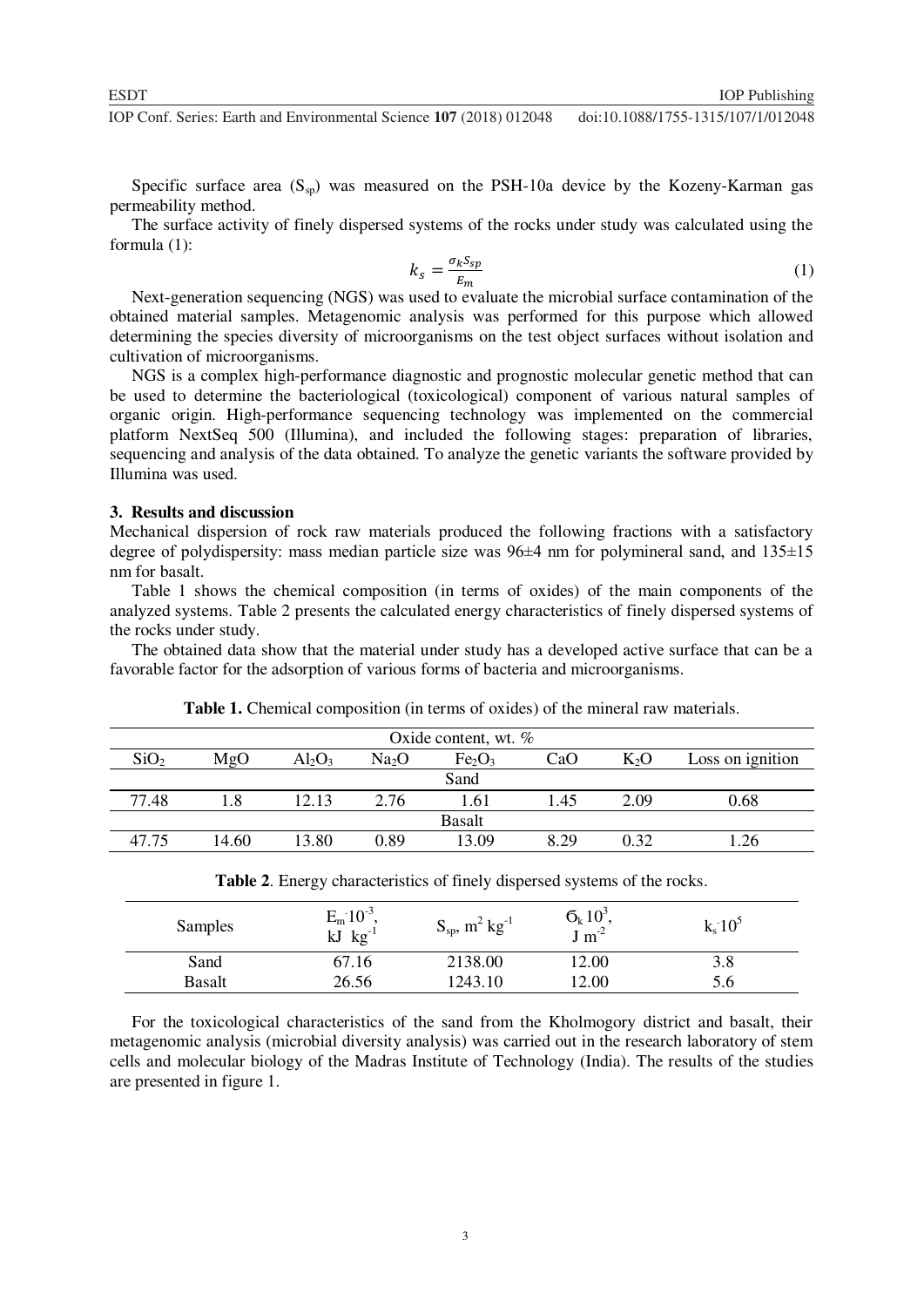**10P Conf. Series: Earth and Environmental Science 107** (2018) 012048 doi:10.1088/1755-1315/107/1/012048



**Figure 1.** Metagenomic analysis: a) of the sand samples; b) of the basalt samples.

Sequencing data and metagenomic analysis have shown that rock samples have significant differences in the content and types of microorganisms that can imply variable degrees of toxicity. The basalt sample is richer in the content of various groups of microorganisms (family Bacillaceae and family Enterobacteriaceae) (and therefore potentially more toxic), while the sand sample contains predominantly arthrobacteria (genus Arthrobacter) typical for soils. The obtained results are well comparable with the surface activity of finely dispersed rock systems. Thus, it is noted that, for basalt this parameter has a value of about twice as high as for polymineral sand.

Thus, the following provisions can be noted as the summary of research results:

- 1. Next-generation sequencing and metagenomic analysis are applicable and provide good reproducibility for the toxicological analysis of rock samples.
- 2. The correlation of the surface activity of finely dispersed rock systems and the species diversity of cultivated microorganisms on the raw material was observed.

### **Acknowledgement**

The reported study was partially supported by RFBR, research project № 16-53-45019 IND\_a "Research of patterns and mechanisms of influence of the nanoparticles on human health in the industrial production and application of nonmetallic nanomaterials for construction".

#### **References**

- [1] Karkishchenko N N 2009 Nanosafety: new approaches to risk assessment and toxicity of nanomaterials *Biomedicine* **1** 5 – 27
- [2] Shang L, Nienhaus K and Nienhaus GU 2014 Engeneering nanoparticles interacting with cells: size matters *J Nanobiotechnology* **12** 5
- [3] Godymchuk A Yu, Saveliev G G and Zykov A.P.2012 *Ecology of Nanomaterials: Textbook* ed L N Patrikeeva and AA The Revil. (Moskow: Beanom, Laboratory of Knowledge) p 272
- [4] Antsiferova I V and Makarova E N 2013 *Vestnik PNIPU* **15** 59 67
- [5] Antsiferova I V 2012 *Vestnik PNIPU* **14** 55 6
- [6] Veshniakova L A, Ayzenstadt A M and Frolova M A 2015 *Physics and Chemistry of Materials Processing* **2** 68 – 72